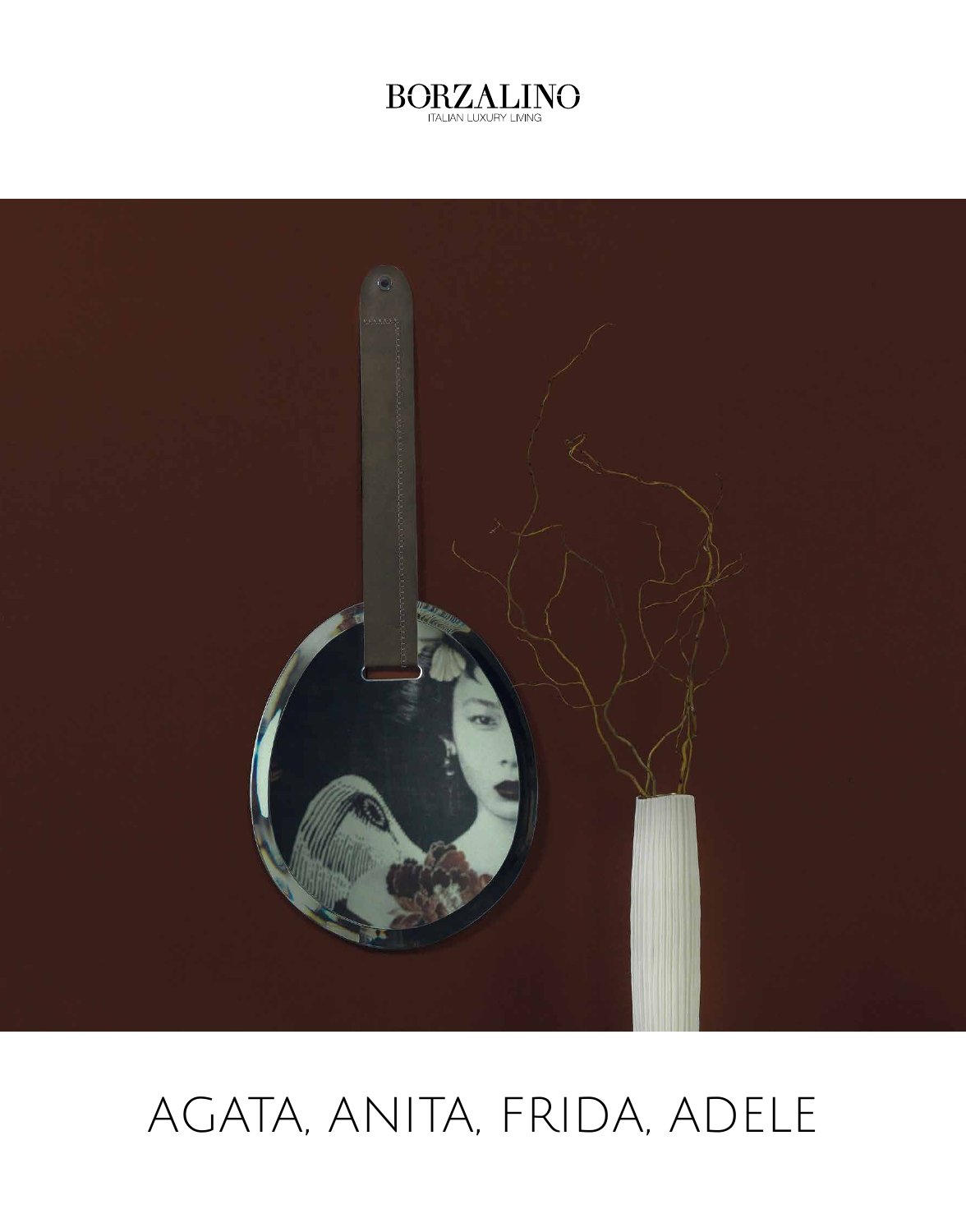#### ANDREA ANDRETTA DESIGN WITH STUDIO OXI 2017

## AGATA, ANITA, FRIDA, ADELE

Serie di specchi con bordo bisellato e fascia in pelle.

Specchio: in finitura Clear, Bronze o Fumé con bordo bisellato. Fascia: pelle con speciale ricamo R2. Realizzabile solo con pelle art. TUSCANIA, GHOST e NABUK.

Series of mirrors with beveled edge and leather band. EN

> Mirror: Clear, Bronze or Fumé finishing with beveled edge. Belts: leather with special embroidery R2. Available only leather art. TUSCANIA, GHOST e NABUK.

Série de miroirs avec bords biseautés et bande en cuir. FR

Miroir : en finition Clear, Bronze ou Fumé avec bord biseauté. Bande : cuir avec broderie spéciale R2. Uniquement possible avec cuir art. TUSCANIA, GHOST et NABUK.



AGATA 51x44 / Leather belt art. TUSCANIA col. 21 detail embroidery R2.<br>ANITA 69x60 / Leather belt art. TUSCANIA col. 20 detail embroidery R2.<br>FRIDA 92x40 / Leather belt art. GHOST col. 36 detail embroidery R2.<br>ADELE 118x62